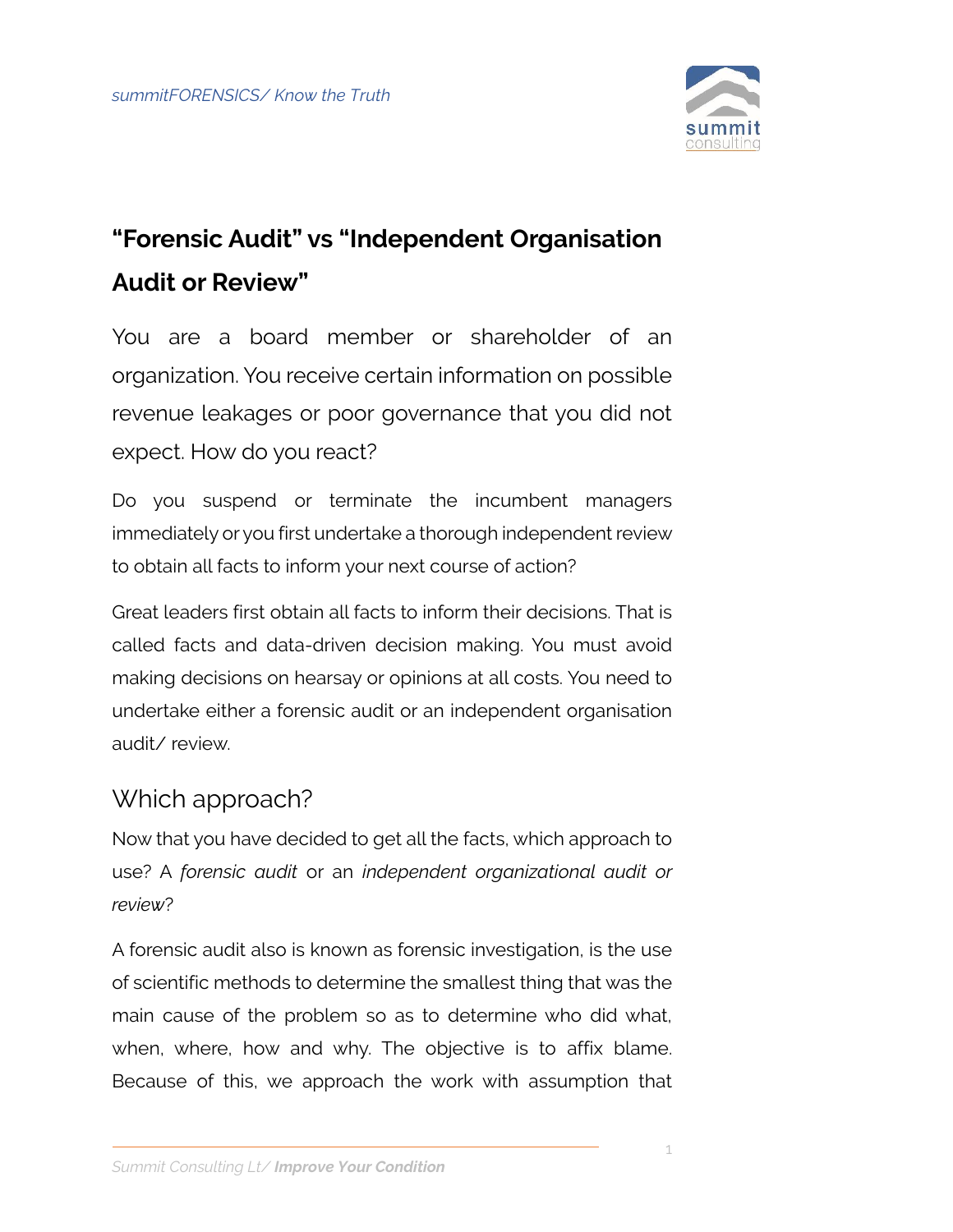

matters will end up in courts of law which has the power to decide on the guilty or innocence of the suspects based on the evidence presented as a result of the forensic audit.

According to Investpodia.com,

*"A forensic audit is an examination and evaluation of a firm's or individual's financial records to derive evidence that can be used in a court of law or legal proceeding."*

Forensic audit work is usually done in anticipation of litigation. The objectives is collect water-tight evidence so as to determine what exactly happened, how it happened, when it happened, who did it and why they did it, if any. Forensic audit or investigation is preferred if fraud is suspected and the shareholder or the person requesting for the investigation would want to find someone to hold accountable for disciplinary hearing or prosecution.

According to Wikepedia.org, an independent organizational audit or review, is like an internal audit, which is:

*"is an independent, objective assurance and consulting activity designed to add value to and improve an organization's operations. It aims* to provide reasonable assurance regarding the achievement of the following core objectives for which all businesses strive:

- a. Effectiveness and efficiency of operations.
- b. Reliability of financial and management reporting.
- c. Compliance with laws and regulations.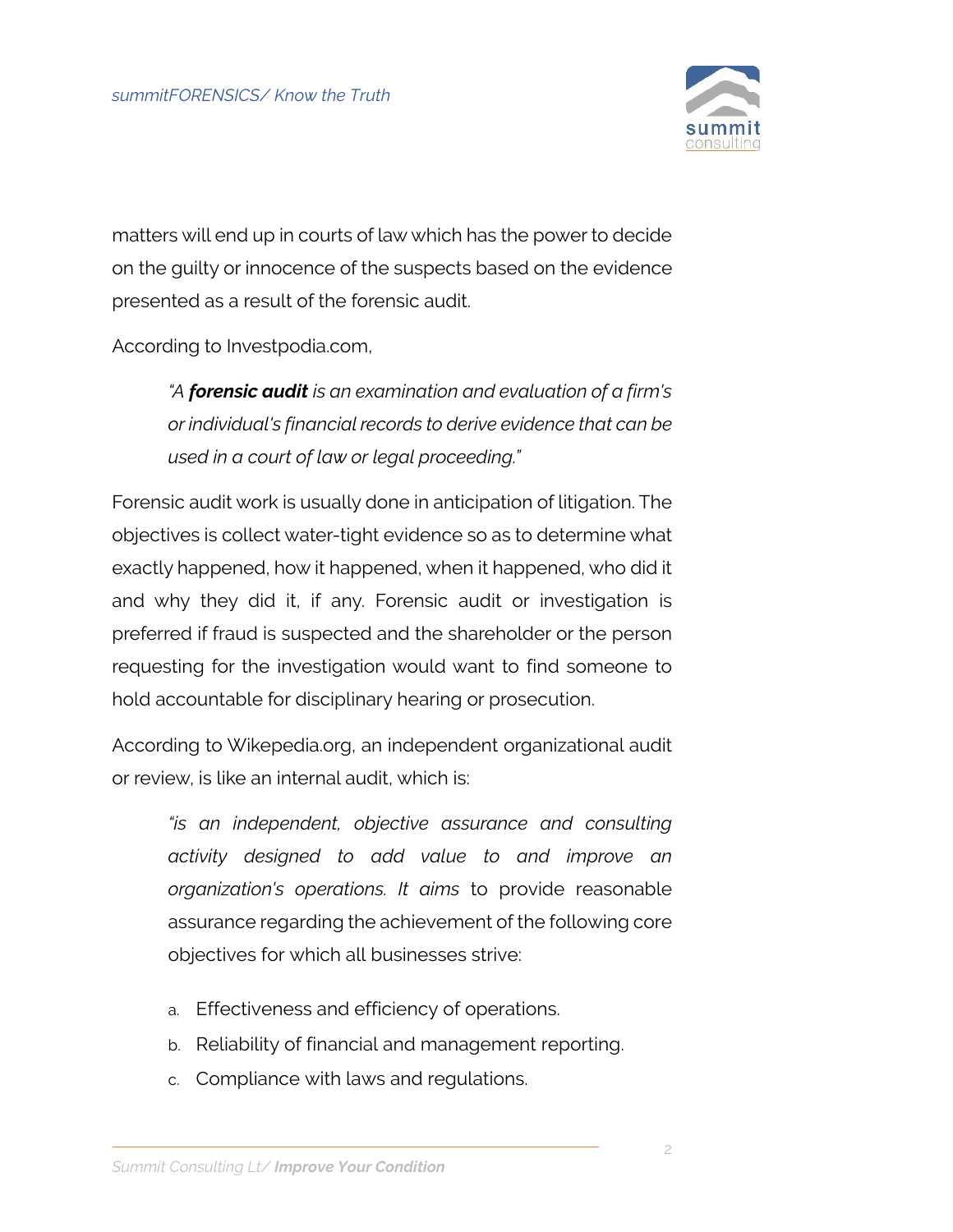

d. Safeguarding of Assets."

Under independent organizational audit or review, the entire organisation is reviewed so as to gain 360 degrees understanding of the business –from strategy, to operations, finance to procurement and everything in between so that possible governance failures are identified, and recommended fixes made.

Whereas forensic audit is reactive, adversarial as it involves affixing blame and pointing fingers, an independent business review is proactive and growth focused as it helps identify areas of business risks, supported with evidence so as to improve the organisation. Business review process focuses on use of internally available data and therefore does not involve possible legal risks.

If you are a leader, have a business and want to know how problems arose so that they could be fixed; you are not interested in prosecuting anyone in courts of law even if you determined they could have stolen from you, we recommend you undertake an independent organizational audit (IOA) or review.

Forensic audits are adversarial. Awfully expensive. Involves legal battles and usually leave everyone bruised even the innocent parties. They could also attract a risks of media coverage and possible reputation risks which in the long run could prove costly.

At Summit Consulting Ltd, we help you do the right thing, and protect your money and brand always. You are safe with the right partners.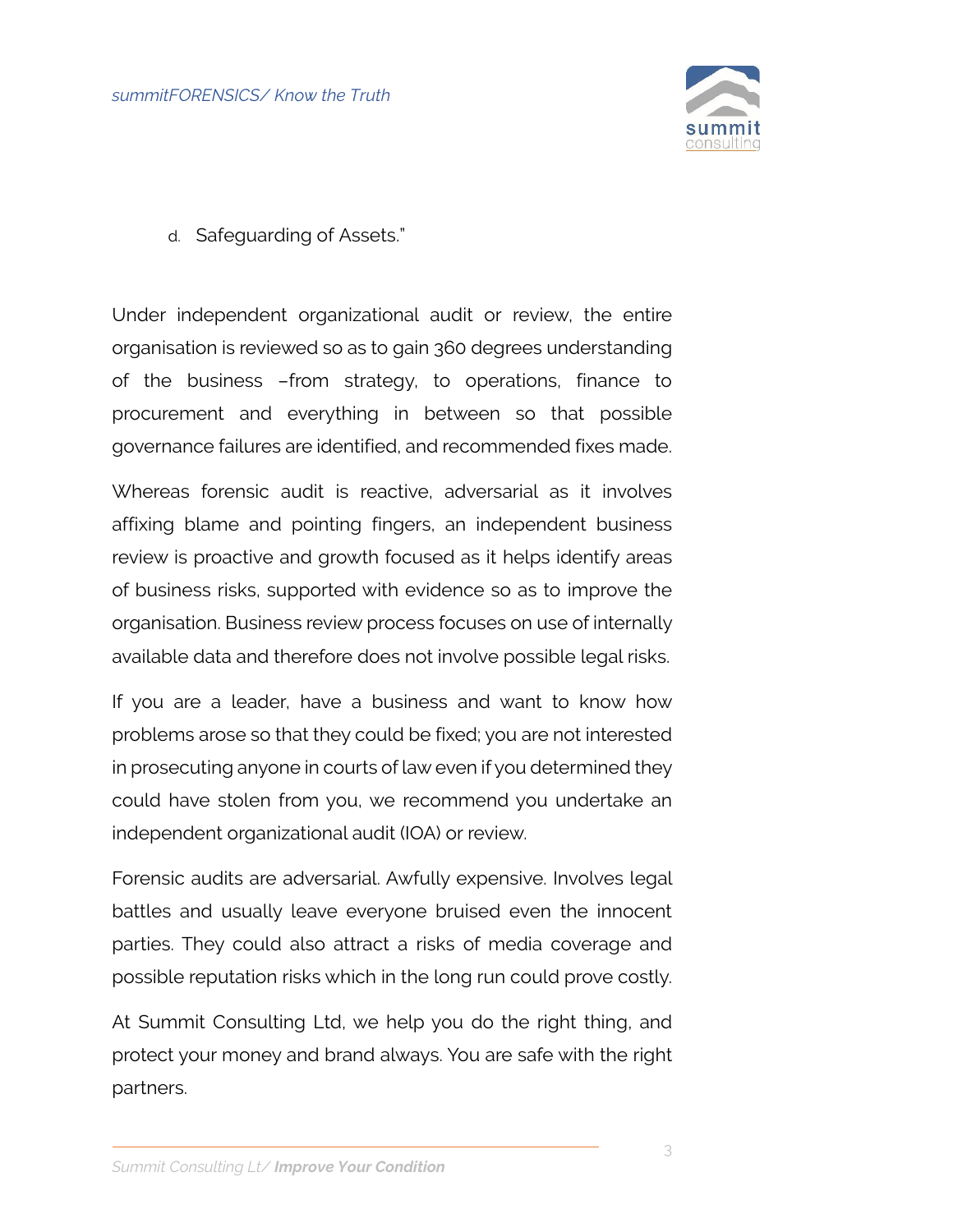

The Association of Certified Fraud Examiners (ACFE), [www.acfe.com,](http://www.acfe.com/) an International Association of Fraud Examiners, in which I am a proud member, states the differences between auditing and fraud examination in the fraud manual handbook.

In Table 1, is a reproduced table with slight modifications to help the reader appreciate the difference between forensic audit (fraud examination) and auditing (independent organizational audit or review).

| able 1: Differences between Forensic Audit and Organisation Review |              |                                                                                                                                                                                                                              |                                                                                          |
|--------------------------------------------------------------------|--------------|------------------------------------------------------------------------------------------------------------------------------------------------------------------------------------------------------------------------------|------------------------------------------------------------------------------------------|
|                                                                    | <b>Issue</b> | Independent Organisational Audit   Forensic Audit / Fraud<br>/ Review                                                                                                                                                        | <b>Examination.</b>                                                                      |
| $\mathbf{1}$                                                       | Timing       | Recurring. An organizational review   Non-Recurring -<br>can be done annually with examinations are<br>objectives of improving the<br>business as well as to inform<br>of the business with high risks.                      | Fraud<br>non-<br>recurring.<br>They<br>are<br>only with<br>conducted<br>cause for alarm. |
| $\overline{c}$                                                     | Scope        | General -- The<br>organizational review is enterprise- examination is conducted<br>wide and involves general to resolve<br>examination of financial data, allegations - to determine<br>organizational processes and whether | scope of Specific -- The<br>fraud<br>specific<br>fraud<br>has                            |

| Table 1: Differences between Forensic Audit and Organisation Review |  |  |
|---------------------------------------------------------------------|--|--|
|                                                                     |  |  |

|                |       | U LIIG DUSILIGSS WILLI LIIGH LISKS.                                                                                                                                                                                                                                                                                                                                                                                                                                                                               | Caust IVI alaffili.      |
|----------------|-------|-------------------------------------------------------------------------------------------------------------------------------------------------------------------------------------------------------------------------------------------------------------------------------------------------------------------------------------------------------------------------------------------------------------------------------------------------------------------------------------------------------------------|--------------------------|
| $\overline{c}$ | Scope | -- The scope of Specific -- The<br>General<br>organizational review is enterprise- examination is conducted<br>wide and involves general to resolve<br>examination of financial data, allegations - to determine<br>organizational processes and whether fraud<br>helps identify possible causes of occurred or not, supported<br>business or organizational with evidence.<br>challenges like increasing debt,<br>high staff turnover, so as to fix the<br>weak areas for business<br>transformation and growth. | fraud<br>specific<br>has |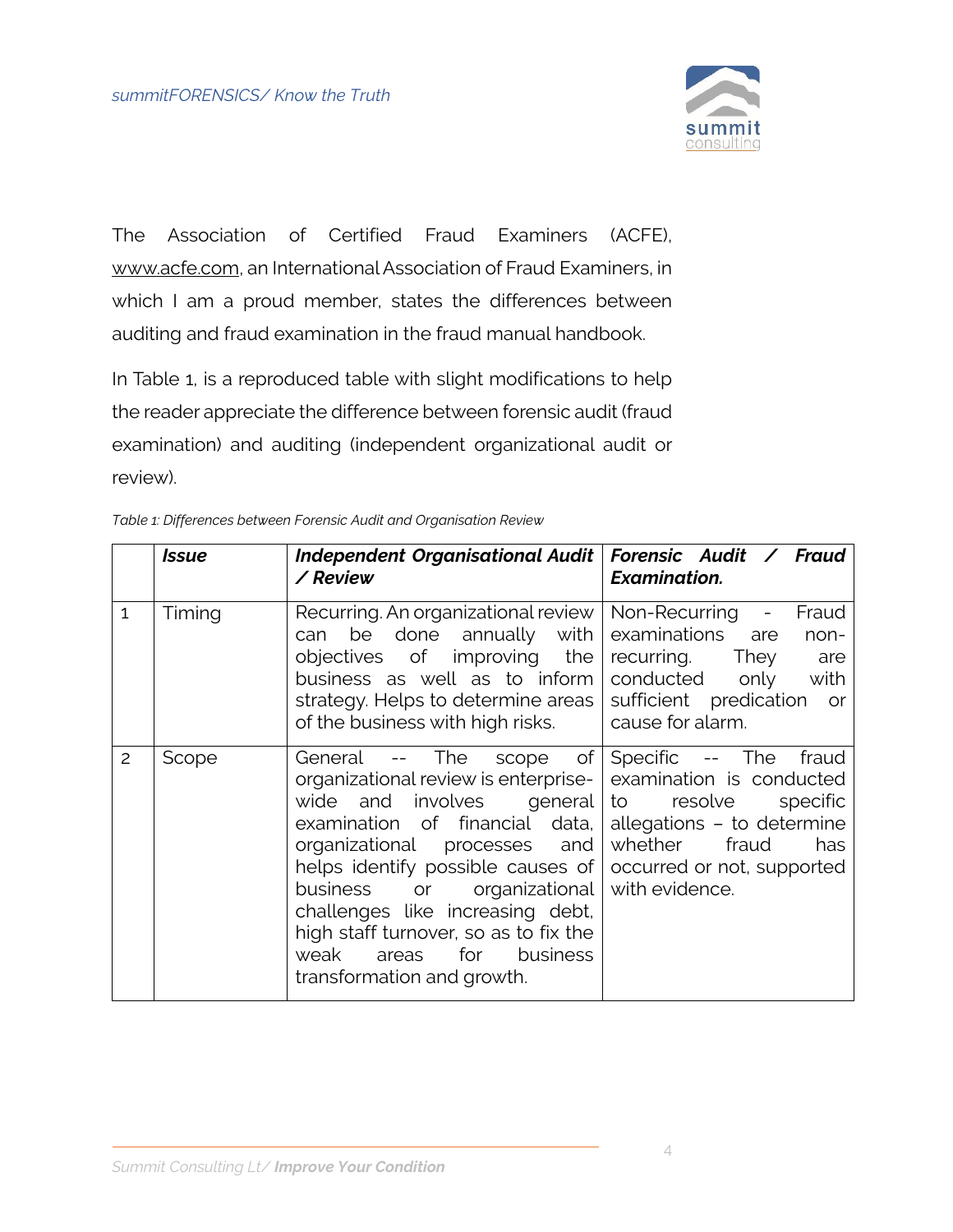

|                | <b>Issue</b> | <b>Independent Organisational Audit</b><br>/ Review                                                                                                                                                                                                                                                                                                                                                                                                                                                                | Forensic Audit / Fraud<br><b>Examination.</b>                                                                                                                                                                                                                                                                                                                                               |
|----------------|--------------|--------------------------------------------------------------------------------------------------------------------------------------------------------------------------------------------------------------------------------------------------------------------------------------------------------------------------------------------------------------------------------------------------------------------------------------------------------------------------------------------------------------------|---------------------------------------------------------------------------------------------------------------------------------------------------------------------------------------------------------------------------------------------------------------------------------------------------------------------------------------------------------------------------------------------|
| 3              | Objective    | Identify problem areas and make<br>recommendations - a review helps<br>identify areas of the organisation<br>which are problematic so that they<br>may be improved on. The reviewer<br>focuses on examining the entire<br>organisation from operations, to<br>strategy, to governance and board<br>level, to finance and budgeting<br>and procurement and provides a<br>weak<br>report<br>of<br>areas,<br>with<br>makes<br>clear<br>justification<br>and<br>recommended improvements to<br>transform the business. | To affix blame - whether or<br>not fraud is occurring. The<br>report must identify who<br>did what, where, when, why<br>and how. In addition to<br>identifying the suspects<br>and evidence to pin them,<br>possible motive is also<br>ascertained, and this could<br>obtaining<br>involve<br>court<br>orders to access personal<br>or private data like lifestyles<br>and bank statements. |
| $\overline{4}$ | Relationship | Non-Adversarial -- The<br>review<br>non-adversarial<br>process<br>is<br>in<br>nature as it aims at reviewing the<br>business so as to identify gaps and<br>recommendations<br>make<br>to<br>transform. If the organisation has<br>high costs, the review<br>helps<br>examine the causes and how to<br>stop further problems.                                                                                                                                                                                       | Adversarial -<br>Forensic<br>investigations<br>bad<br>are<br>because<br>they<br>involve<br>efforts to affix blame, are<br>adversarial in nature. We<br>obtain evidence such that<br>we are able to determine<br>fraud suspects.                                                                                                                                                             |
| 5              | Methodology  | Audit/ review techniques-Review<br>conducted<br>primarily<br>are<br>by<br>examining financial data, process<br>reviews, discussing with people<br>and data analytics.                                                                                                                                                                                                                                                                                                                                              | Forensic Audit Techniques -<br>- Fraud examinations are<br>conducted by (1) document<br>examination; (2) review of<br>outside, (3) interviews; (4)<br>forensic<br>imaging<br>and<br>Οf<br>analysis<br>company<br>computers and or phones.                                                                                                                                                   |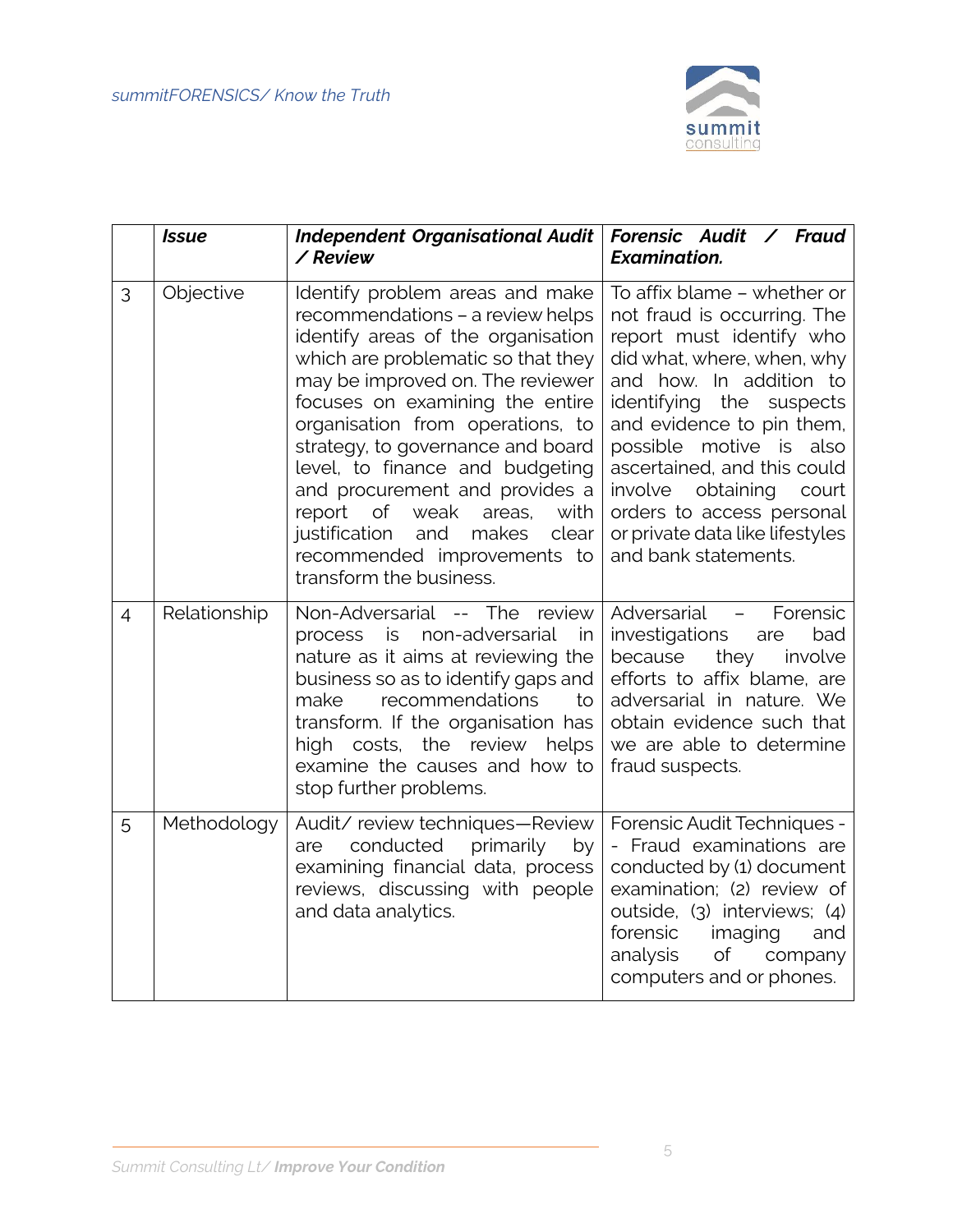

|                | <b>Issue</b> | <b>Independent Organisational Audit</b><br>/ Review                                                                                                                                                                                                                                                                                       | Forensic Audit / Fraud<br><b>Examination.</b>                                                                                                                                                                                                                                                                          |
|----------------|--------------|-------------------------------------------------------------------------------------------------------------------------------------------------------------------------------------------------------------------------------------------------------------------------------------------------------------------------------------------|------------------------------------------------------------------------------------------------------------------------------------------------------------------------------------------------------------------------------------------------------------------------------------------------------------------------|
| 6              | Presumption  | Professional Skepticism -- Reviews<br>are required to approach audits<br>with professional skepticism.                                                                                                                                                                                                                                    | Proof --Fraud examiners<br>approach the resolution of<br>a fraud by attempting to<br>establish sufficient proof to<br>or<br>refute<br>support<br>an<br>allegation of fraud.                                                                                                                                            |
| $\overline{7}$ | Fees         | Usually cheaper since the process<br>is about improving the organisation<br>not<br>affixing blame.<br>and<br>So,<br>management<br>is<br>not<br>put<br>on<br>attention or worried about possible<br>prosecution<br>court<br>and<br>imprisonment. The process is done<br>to identify gaps, and work with<br>management to improve the gaps. | Usually expensive due to<br><b>risks</b><br>involved.<br>the<br>Sometimes suspects could<br>deadly<br>to<br>the<br>be<br>investigators and for that<br>reason, we usually have<br>private<br>security<br>detail<br>the<br>team<br>for<br>among<br>protection, as well as legal<br>support. This increases the<br>cost. |
|                |              |                                                                                                                                                                                                                                                                                                                                           | Depending<br>the<br>on<br>organisation<br>size,<br>costs<br>could go up to US \$120,000<br>for a single case. This is<br>because, sometimes court<br>cases could take more than<br>5 years to conclude due to<br>case backlog in courts. So,<br>investigator<br>the<br>must<br>always keep alert about the<br>case!!   |

Copyright Bernabas Mustapha B Mugisa, Mr. Strategy, 2019. All rights reserved. For more, visit [www.summitcl.com](http://www.summitcl.com/) or [www.mustaphamugisa.com.](http://www.mustaphamugisa.com/)

Ends.